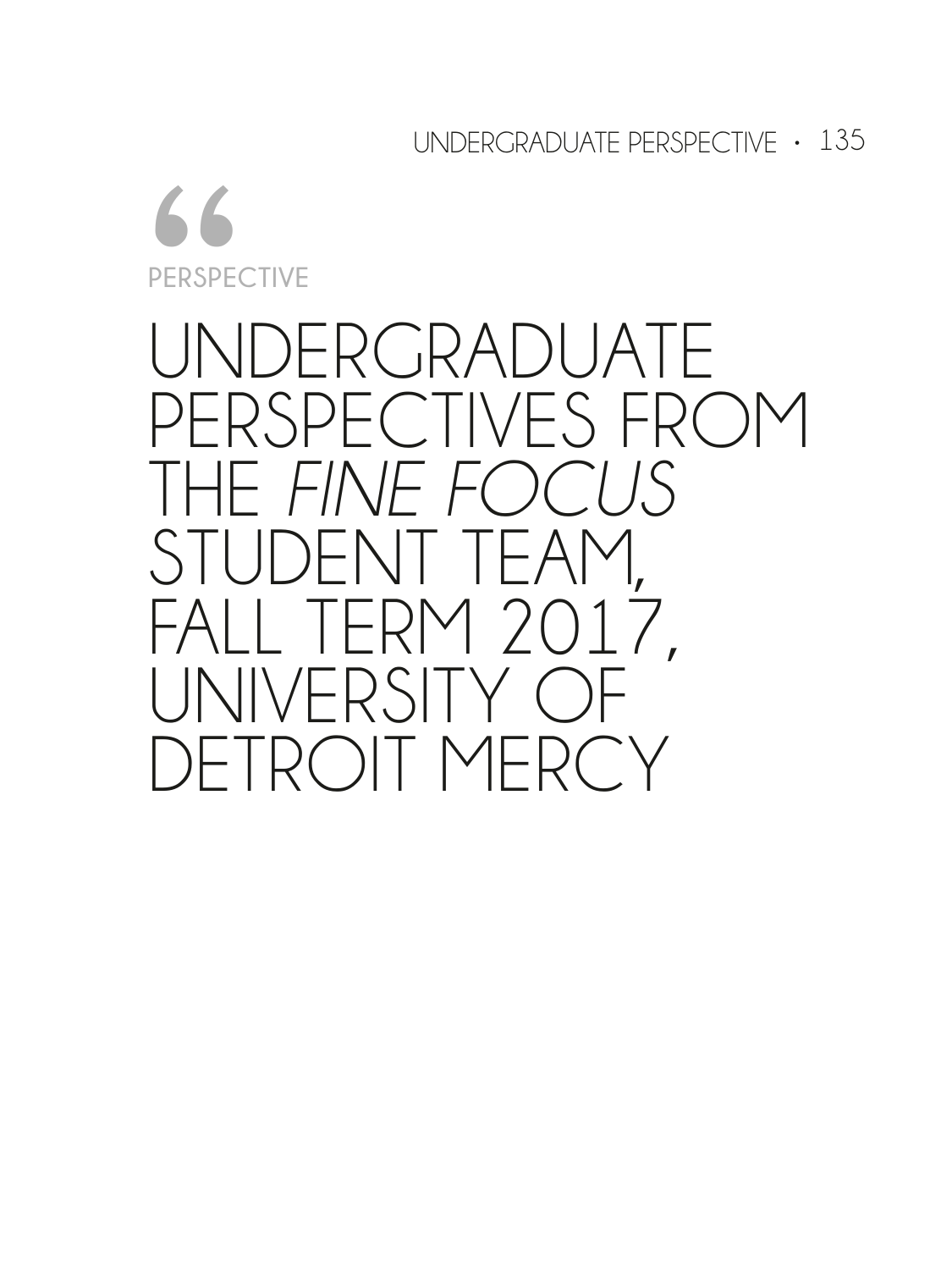### *136• FINE FOCUS*, VOL. 4(1)



**SARAH BUHAY BIOLOGY (PRE-MEDICAL)**

Working with *Fine Focus* this semester has been a truly insightful and fulflling experience. Upon hearing about the opportunity to work with Ball State University's *Fine Focus*, I was immediately drawn in and excited for what was ahead. As an undergraduate student in research, I understood the importance of the work behind publishing a paper, but from this experience I learned what happens on the other side of submission, the great effort put into creating a quality research journal, and what many journals look for in research articles. other side compared to the many

The experie<br>The students<br>each other's

*FINE FOCUS* **IS TEACHING IMPORTANT ASPECTS OF RESEARCH THAT IS OFTEN GONE UNSEEN (PEER-REVIEW AND PUBLICATION) AND DIVERSIFYING THE PUBLICATION INDUSTRY BY REACHING OUT TO DIFFERENT STUDENT GROUPS.**

The experience with the *Fine Focus* group was not only educational, but also personal. The students at Detroit Mercy were able to connect with those from Ball State; hearing each other's stories and learning hands-on from one's peers was a personable learning experience for all of us. The work that *Fine Focus* is doing has bounds of benefts to students from all places. With the *Fine Focus* journal, they are recognizing hardworking undergraduates within the STEM sciences and spreading this new science across the world. Under the grant for the educational outreach, *Fine Focus* is teaching important aspects of research that is often gone unseen (peer-review and publication) and diversifying the publication industry by reaching out to different student groups.

In a feld that needs more diversity, inclusion, and input, *Fine Focus*' mission and work is vital to the future of science. We ReBUILDetroit students that have collaborated with *Fine Focus* value diversity within the STEM felds, and we are ecstatic to see the fre for teaching others and diversifying the feld ignite with a group organization like *Fine Focus*. Perspective is everything, and I can only say "thank you" to the *Fine Focus* group for teaching us about the perspective of reviewers and publishers and for valuing our perspectives.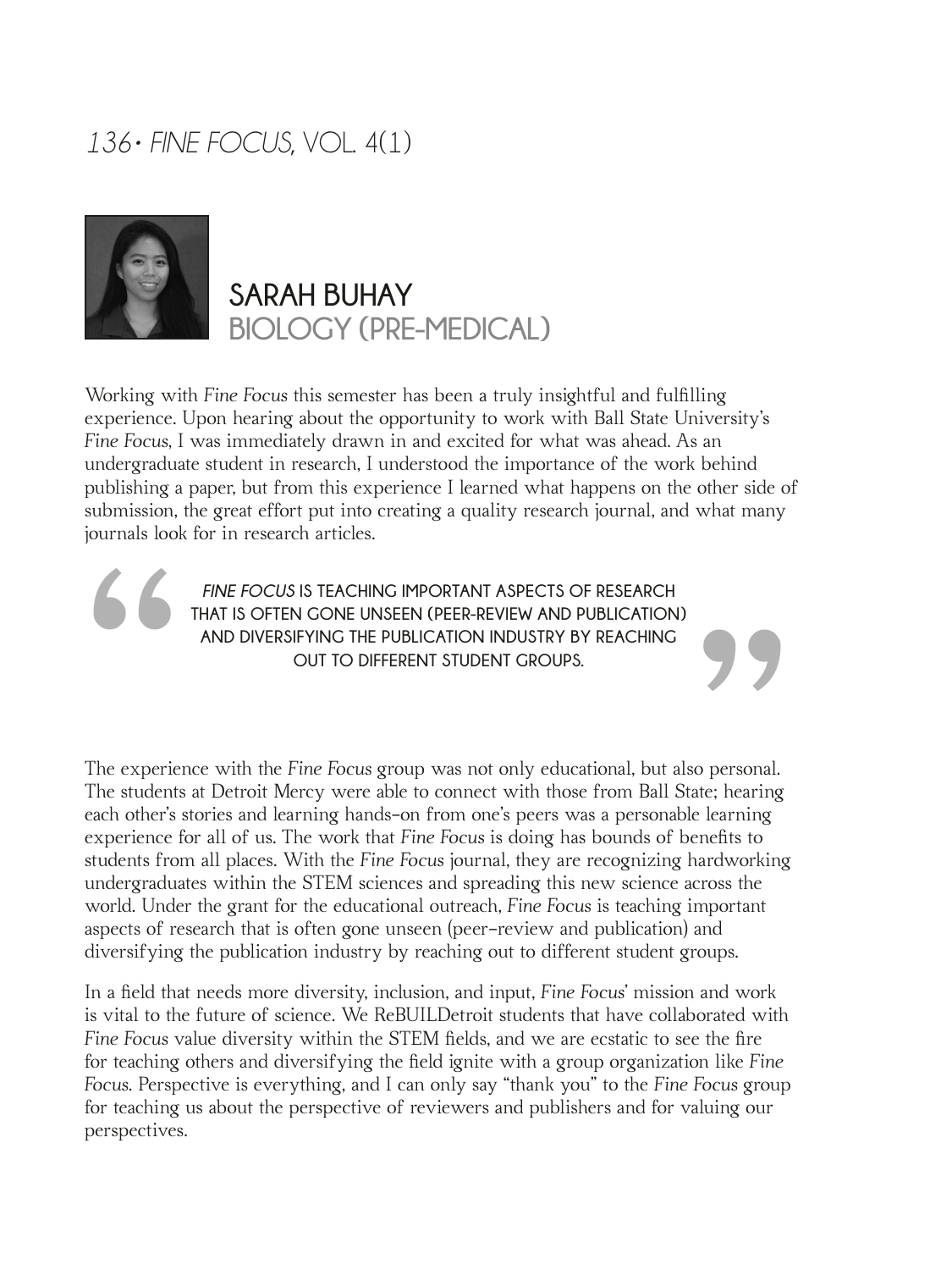# UNDERGRADUATE PERSPECTIVE • 137



**ALI ISSA BIOLOGY**

Ball State University has an incredible group of undergraduate students that call themselves *Fine Focus*. *Fine Focus*'s mission is to give undergraduate researchers from all over the world an opportunity to publish their hard work. That is something fantastic and every university should fragment a similar group with similar ideologies.

Before I attended my frst *Fine Focus* meeting, I was very hesitant, especially because I was one of the few ReBUILDetroit students who were randomly selected to be a part of this special opportunity. I had no idea what the Ball State group was about, or why they chose the University of Detroit Mercy (which is in a completely different state) as a place to communicate and distribute their knowledge. After my frst two meetings, I fell in love with everything they were doing. We sat through various presentations and participated in many engaging activities that were meant to help us better understand the process of the editorial board. The members of the editorial board are the ones who review journals; in this case, microbiology journals.

I learned a lot from *Fine Focus*. I learned that the editorial board does a double-blind peer review. A double-blind peer review is something many journals do, including *Fine Focus*, so that the identity of the authors and the reviewers are never revealed to each other. Something cool I learned was that *Fine Focus* receives many submissions from authors all over the world, including third world countries. Many of the authors of these countries don't have English as their frst language, so when their manuscripts go through the editorial process, rejections are often given out due to a plethora of errors. Errors may include maintaining a consistent idea that is brought up in the paper, or too many grammatical errors.

With all the hard work *Fine Focus* is doing, I hope that we can establish a similar group on our campus who can publish undergraduate research from the Detroit area or even from all parts of the world. I appreciate *Fine Focus* for taking their time and driving all the way to Detroit to educate us in the stressful work that goes into editing journals. I am so thankful for this experience.



**CHRISTINA JONES BIOLOGY (PRE-DENTAL)**

I'm Christina Jones, a ReBUILDetroit Scholar and Biology major at the University of Detroit Mercy. I joined this program as a community college student with little research experience and a lot of determination. Since my transition to UDM, I have gained extensive research experience working in a bacterial pathogenesis lab at the School of Dentistry. I work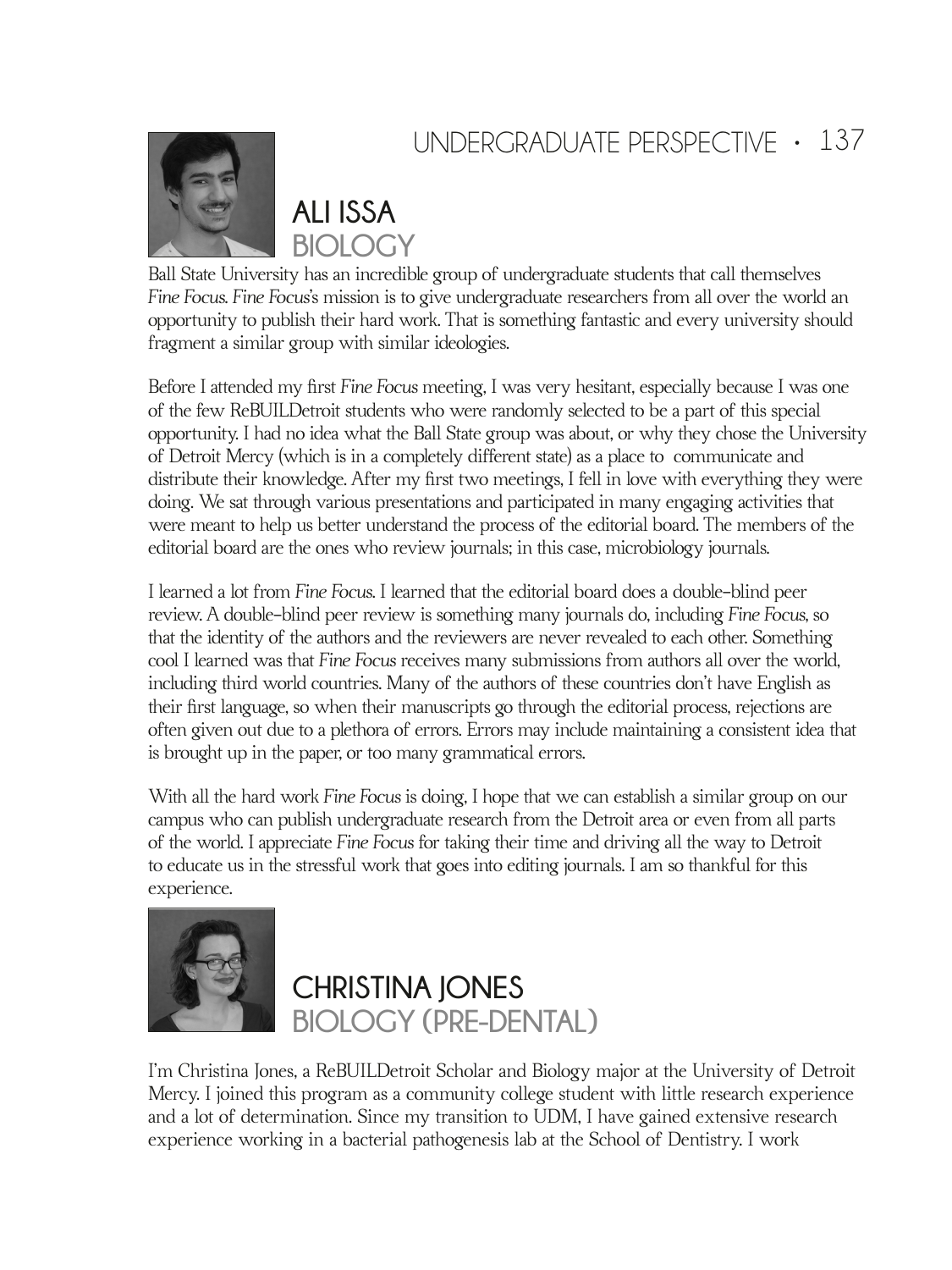### *138• FINE FOCUS*, VOL. 4(1)

with *Yersinia pestis,* the causative agent of plague. I have also become a published author through my work under the SEA-PHAGES program, a discovery-based undergraduate research course administered by the University of Pittsburg and the Howard Hughes Medical Institute.

EXERED THE THE THE 。<br>99 **THIS COLLABORATION** *[WITH FINE FOCUS]* **HAS HELPED TO REINFORCE MY PASSION FOR RESEARCH—I LOVE BEING A PART OF THE SCIENTIFIC COMMUNITY AND EACH NEW EXPERIENCE THAT I HAVE AS A REBUILDETROIT SCHOLAR BRINGS ME THAT MUCH CLOSER TO WHERE I WANT TO BE IN LIFE.** 

Collaborating with the Ball State *Fine Focus* group has been a far more insightful and enjoyable experience than I would have imagined. I was surprised to learn about all that goes into the peer review process and feel that this knowledge will help me when I draft my own report for publication. I enjoyed having the opportunity to share my experiences with fellow undergraduate students and to give feedback on an actual article being reviewed by the *Fine Focus* team. This collaboration has also helped to reinforce my passion for research—I love being a part of the scientifc community and each new experience that I have as a ReBUILDetroit scholar brings me that much closer to where I want to be in life. As a Biology/Pre-dental major and senior at UDM, I am excited to continue my journey in research in the feld of dentistry. I hope to pursue a DDS/PhD or DMD/PhD degree so that I may continue publishing my work and contributing to scientifc knowledge.



# **SHELBI MATLOCK ENGINEERING & SCIENCE**

Participating in *Fine Focus* was a chance for me to enhance my researching skills and learn all that goes into the making of a scientifc journal. From this experience, I learned the do's and don'ts of writing a scholarly article, was able to have intellectual conversations with peers about issues that arise in article reviewing processes, and gained friendships. Being around a group of individuals who also share a passion for research was a valuable and unique experience for me. One that I brag about.